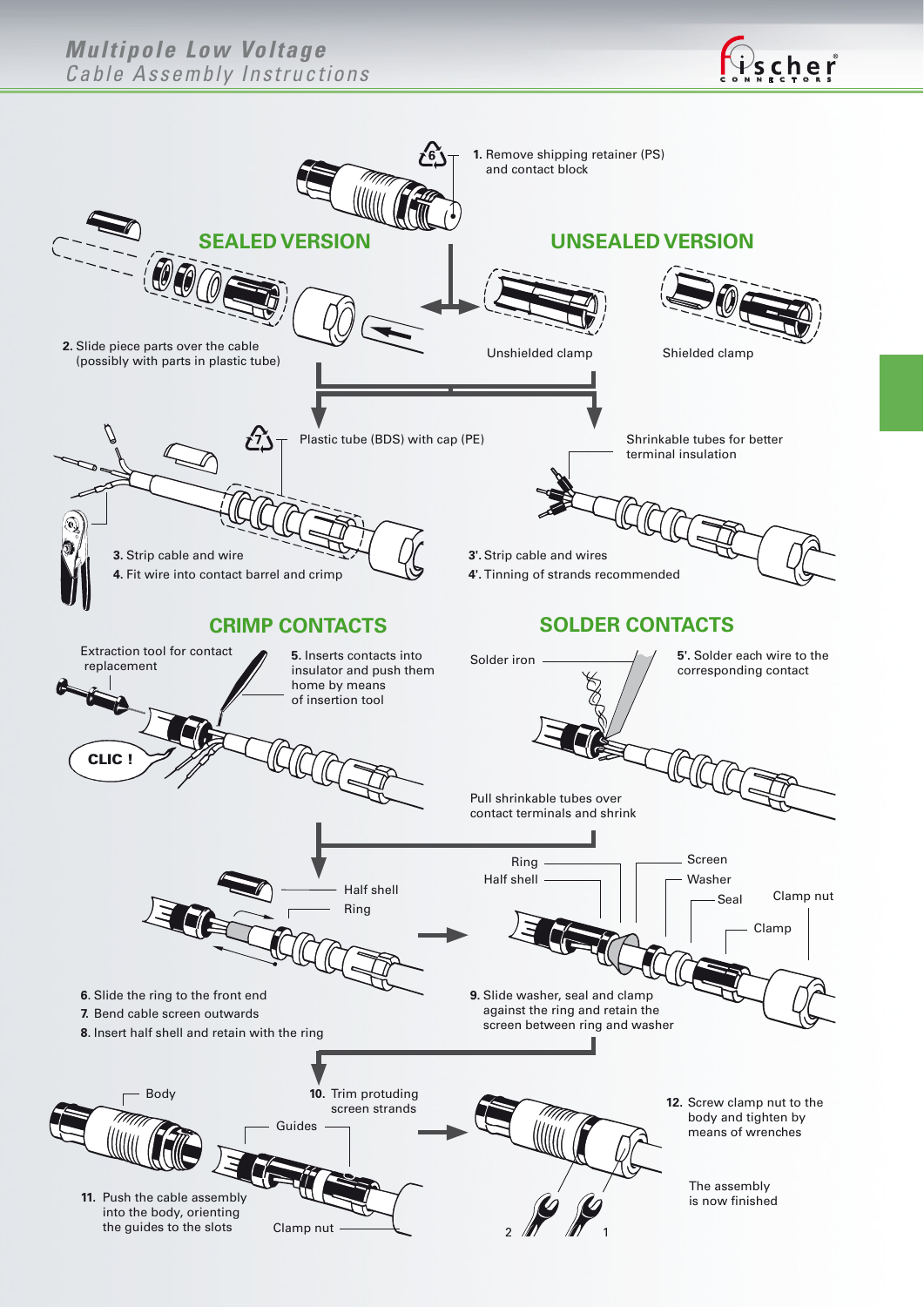

## *107 Series*

| Torque [Nm]                                                         |                           | $\Xi$        | $\overline{C}$                                    | $\overline{C}$        | $\overline{0}$  | $\overline{c}$ | $\overline{C}$ | $\overline{C}$ | $\overline{0}$                                            | $\overline{C}$ | $\overline{C}$ | $\overline{0}$ | $\approx$      | $\overline{c}$                                                                                | $\overline{0}$ | $\overline{0}$ | $\overline{0}$ | $\overline{0}$ | $\overline{0}$  | $\overline{0}$ | $\overline{0}$ | $\overline{0}$ | $\overline{0}$  | $\overline{0}$              | $\overline{0}$ |                                                                                                                                                                                                                                                                                                                        |                                                     |
|---------------------------------------------------------------------|---------------------------|--------------|---------------------------------------------------|-----------------------|-----------------|----------------|----------------|----------------|-----------------------------------------------------------|----------------|----------------|----------------|----------------|-----------------------------------------------------------------------------------------------|----------------|----------------|----------------|----------------|-----------------|----------------|----------------|----------------|-----------------|-----------------------------|----------------|------------------------------------------------------------------------------------------------------------------------------------------------------------------------------------------------------------------------------------------------------------------------------------------------------------------------|-----------------------------------------------------|
|                                                                     | Wrench Size $\{2^{2}\}$   |              | 32                                                | 32                    | 32              | 32             | 32             | 32             | 32                                                        | 32             | 32             | 32             | 32             | 32                                                                                            | 32             | 32             | 32             | 32             | 32              | 32             | 32             | 32             | 32              | 32                          | 32             | 32                                                                                                                                                                                                                                                                                                                     |                                                     |
|                                                                     | Wrench Size 91            |              | 32                                                | 32                    | 32              | 32             | 32             | 32             | 32                                                        | 32             | 32             | 32             | 32             | 32                                                                                            | 32             | 32             | 32             | 32             | 32              | 32             | 32             | 32             | 32              | 32                          | 32             | 32                                                                                                                                                                                                                                                                                                                     |                                                     |
| <b>Part Number</b><br><b>Extraction Tool</b>                        |                           |              |                                                   |                       |                 |                |                |                |                                                           |                |                |                |                |                                                                                               |                |                |                |                |                 |                |                |                |                 |                             |                |                                                                                                                                                                                                                                                                                                                        |                                                     |
| <b>Part Number</b><br><b>Insertion Tool</b>                         |                           |              |                                                   |                       |                 |                |                |                |                                                           |                |                |                |                |                                                                                               |                |                |                |                |                 |                |                |                |                 |                             |                |                                                                                                                                                                                                                                                                                                                        |                                                     |
| <b>Part Number</b><br><b>Positioner</b>                             |                           |              |                                                   |                       |                 |                |                |                |                                                           |                |                |                |                |                                                                                               |                |                |                |                |                 |                |                |                |                 |                             |                |                                                                                                                                                                                                                                                                                                                        |                                                     |
| <b>Part Number</b><br><b>Crimping Tool</b>                          |                           |              |                                                   |                       |                 |                |                |                |                                                           |                |                |                |                |                                                                                               |                |                |                |                |                 |                |                |                |                 |                             |                | All specifications are typical and have to be adjusted according to the cable construction and dimensions.<br>Torque [Nm] are recommended values that may be influenced by the characteristics of the cable jacket.<br>Tests have to be made to evaluate the exact values. To secure the cable clamp nut, we recommend |                                                     |
|                                                                     | $\circ$                   | ပ            | S                                                 | S                     | S               | $\infty$       | S              | $\infty$       | $\infty$                                                  | $\infty$       | S              | S              | $\infty$       | $\infty$                                                                                      | S              | $\infty$       | $\infty$       | $\infty$       | $\infty$        | $\infty$       | $\infty$       | $\infty$       | $\infty$        | S                           | $\infty$       | $\infty$                                                                                                                                                                                                                                                                                                               |                                                     |
|                                                                     | $\infty$                  | $\mathbf{a}$ | 5                                                 | 5                     | S               | 5              | $\mathbf{I}$   |                | $\mathbf{I}$                                              | L              | S              | S              | $\infty$       | $\infty$                                                                                      | 5              | $\overline{5}$ | S              | S              | $\overline{1}$  |                | т              | т              | S               | S                           | S              | $\infty$                                                                                                                                                                                                                                                                                                               |                                                     |
|                                                                     |                           | ┙            | 33                                                | 35                    | $\overline{37}$ | 39             | 23             | 25             | 27                                                        | 29             | 28             | 30             | 32             | 34                                                                                            | 33             | 35             | 37             | 39             | 23              | 25             | 27             | 29             | 28              | 30                          | 32             | 34                                                                                                                                                                                                                                                                                                                     |                                                     |
| <b>Number of Contacts</b>                                           |                           |              | 4                                                 | $\infty$              | 흐               |                | 4              | $\infty$       | 4                                                         |                | 4              | $\infty$       | $\overline{4}$ | $\boldsymbol{\sim}$                                                                           | $\infty$       | 16             | $\overline{4}$ | $\sim$         | $\infty$        | $\frac{6}{2}$  | $\overline{4}$ | $\sim$         | $\infty$        | 16                          | $\overline{4}$ |                                                                                                                                                                                                                                                                                                                        |                                                     |
|                                                                     |                           |              | 27                                                |                       |                 |                |                | 27             |                                                           |                |                | 27             |                |                                                                                               | $\overline{a}$ |                |                |                | $\overline{40}$ |                |                |                | $\overline{40}$ |                             |                |                                                                                                                                                                                                                                                                                                                        |                                                     |
|                                                                     | Cable Clamp <sup>1)</sup> |              |                                                   |                       | S               |                |                |                | ш<br>⊃                                                    |                |                |                |                |                                                                                               | S<br>$\supset$ |                |                |                |                 |                |                | ш              |                 |                             |                |                                                                                                                                                                                                                                                                                                                        |                                                     |
| <b>Contact Termination</b>                                          |                           |              | Solder                                            |                       |                 |                |                |                |                                                           |                |                |                |                | Solder                                                                                        |                |                |                |                |                 |                |                |                |                 |                             |                |                                                                                                                                                                                                                                                                                                                        |                                                     |
| Receptacle<br><u>Л N</u><br>Plug<br>V<br>个                          |                           | Type "Z"     | Plug                                              |                       |                 |                |                | Receptacle     |                                                           |                |                |                |                | Plug                                                                                          |                |                |                |                |                 | Receptacle     |                |                |                 |                             |                |                                                                                                                                                                                                                                                                                                                        |                                                     |
| $\frac{1}{4}$<br>Receptacle<br>Ŧ<br>$\mathbf{m}$<br>Plug<br>पा<br>न |                           | Type "A"     | )<br>මේ<br>මේ<br>Plug<br>- ಅ <sub>©</sub><br>'ಿ©⁄ |                       |                 |                |                |                | $\overline{\circ}$<br>Receptacle<br>)<br>000<br>000<br>09 |                |                |                |                |                                                                                               | Plug           |                |                |                |                 |                | Receptacle     |                |                 |                             |                |                                                                                                                                                                                                                                                                                                                        | U- Unshielded cable clamp<br>E - Sealed cable clamp |
| <b>Type</b>                                                         |                           |              |                                                   | $107 \frac{A}{Z} 051$ |                 |                |                |                |                                                           |                |                |                |                | $107 \begin{array}{c} \text{\large $\triangle$} \\ \text{\large $\triangle$} \end{array} 052$ |                |                |                |                |                 |                |                |                |                 | 1) S - Shielded cable clamp |                |                                                                                                                                                                                                                                                                                                                        |                                                     |

Tests have to be made to evaluate the exact values. To secure the cable clamp nut, we recommend<br>the use of thread locking adhesive.<br>All dimensions are in millimeters and are for reference only.  *Tests have to be made to evaluate the exact values. To secure the cable clamp nut, we recommend All dimensions are in millimeters and are for reference only. the use of thread locking adhesive.*

> <sup>2</sup> Except for DKBE; DK/DKE 107 body styles: Wrench size = 30 **2)** Except for DKBE; DK/DKE 107 body styles : Wrench size = 30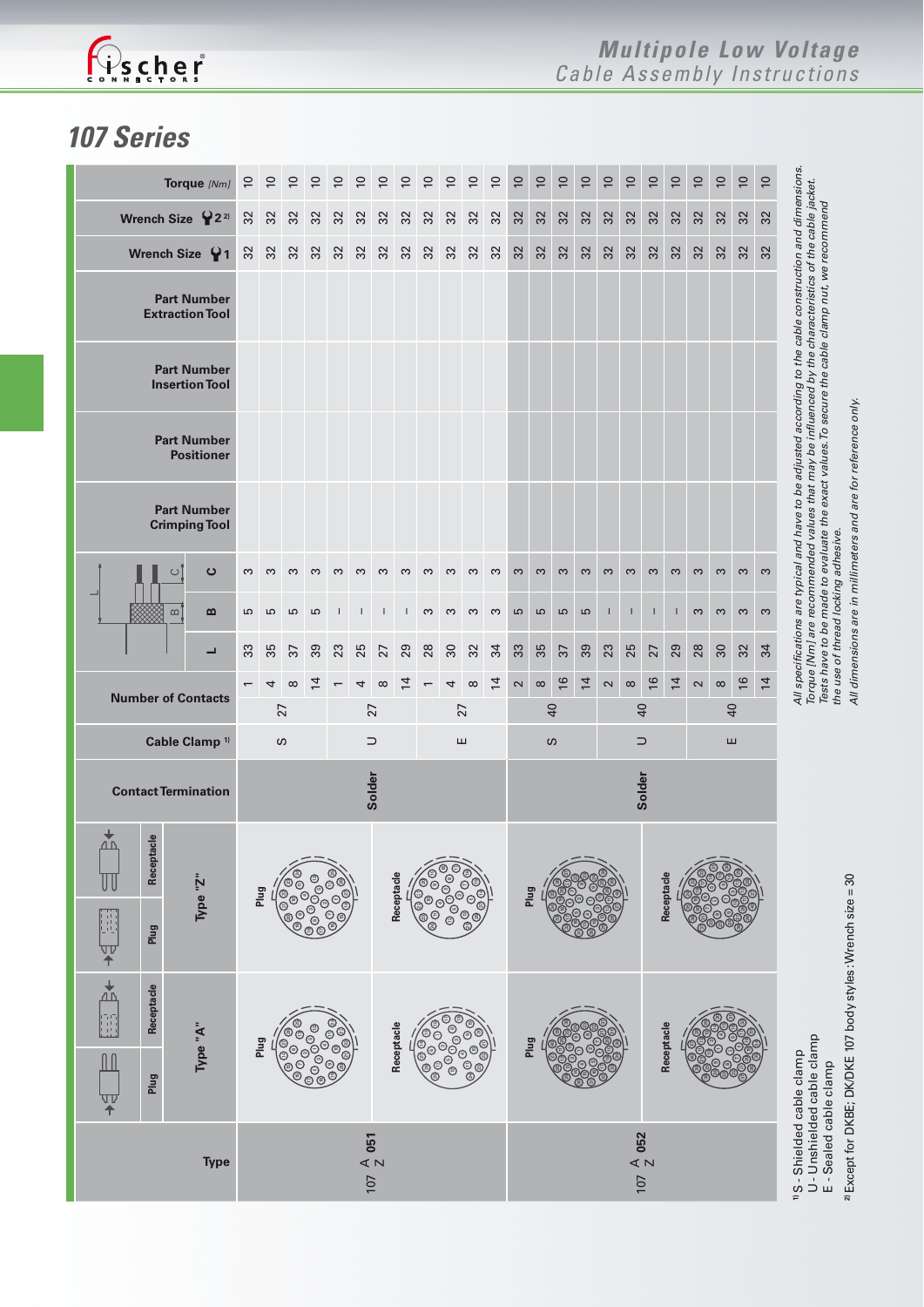## *Multipole Low Voltage Cable Assembly Instructions*

## *107 Series*

|                           |                                                  | Torque [Nm] | $\overline{C}$     |          | 99             | $\overline{a}$                  | $\overline{a}$ | $\overline{c}$ | $\overline{a}$ | $\overline{a}$ | $\epsilon$ | $\overline{C}$ | $\overline{C}$ | $\approx$ |  |  |  |  |  |  |
|---------------------------|--------------------------------------------------|-------------|--------------------|----------|----------------|---------------------------------|----------------|----------------|----------------|----------------|------------|----------------|----------------|-----------|--|--|--|--|--|--|
|                           | Wrench Size $\mathsf{P}$ 2 <sup>2</sup>          | 32          | 32                 | 32       | 32             | 32                              | 32             | 32             | 32             | 32             | 32         | 32             | 32             |           |  |  |  |  |  |  |
| Wrench Size $\{ \}$ 1     | 32                                               | 32          | 32                 | 32       | 32             | 32                              | 32             | 32             | 32             | 32             | 32         | 32             |                |           |  |  |  |  |  |  |
|                           |                                                  |             |                    |          |                |                                 |                |                |                |                |            |                |                |           |  |  |  |  |  |  |
|                           |                                                  |             |                    |          |                |                                 |                |                |                |                |            |                |                |           |  |  |  |  |  |  |
|                           |                                                  |             |                    |          |                |                                 |                |                |                |                |            |                |                |           |  |  |  |  |  |  |
|                           |                                                  |             |                    |          |                |                                 |                |                |                |                |            |                |                |           |  |  |  |  |  |  |
|                           | $\mathbf c$<br>ပ                                 |             |                    |          | $\sim$         | $\sim$                          | $\sim$         | S              | $\sim$         | $\sim$         | $\sim$     | S              | $\sim$         | $\sim$    |  |  |  |  |  |  |
|                           | $\mathbf{a}$                                     | ω           | 3                  | S        | S              | $\overline{\phantom{a}}$        | $\mathbf{I}$   | Ī              | $\sf I$        | S              | S          | S              | S              |           |  |  |  |  |  |  |
| ┙                         |                                                  |             |                    | 36       | 37             | 39                              | 23             | 26             | 27             | 29             | 26         | 29             | 30             | 32        |  |  |  |  |  |  |
| <b>Number of Contacts</b> |                                                  |             |                    | $\infty$ | $\overline{9}$ | 23                              | Б              | $\infty$       | $\overline{6}$ | 23             | S          | $\infty$       | $\overline{e}$ | 23        |  |  |  |  |  |  |
|                           | Cable Clamp <sup>1)</sup>                        |             |                    |          |                | 55<br>55<br>55<br>$\omega$<br>ш |                |                |                |                |            |                |                |           |  |  |  |  |  |  |
|                           | ⊃                                                |             |                    |          |                |                                 |                |                |                |                |            |                |                |           |  |  |  |  |  |  |
|                           | <b>Contact Termination</b>                       |             |                    |          |                | Solder                          |                |                |                |                |            |                |                |           |  |  |  |  |  |  |
| <u>A N</u>                | <b>ortacle</b><br>Recept                         |             | Plug               |          |                |                                 |                |                |                |                |            |                |                |           |  |  |  |  |  |  |
| Ä                         | Plug                                             | Type "Z"    |                    |          |                |                                 |                |                | Receptacle     |                |            |                |                |           |  |  |  |  |  |  |
| 194 →1 13                 | Receptacle                                       | Type "A"    |                    |          |                |                                 |                |                |                |                |            |                |                |           |  |  |  |  |  |  |
| 亚<br>个                    | Plug                                             |             | Receptacle<br>Plug |          |                |                                 |                |                |                |                |            |                |                |           |  |  |  |  |  |  |
|                           | $107 \begin{array}{c} 4 \\ 2 \\ 023 \end{array}$ |             |                    |          |                |                                 |                |                |                |                |            |                |                |           |  |  |  |  |  |  |

<sup>1</sup>S - Shielded cable clamp<br>U - Unshielded cable clamp<br>E - Sealed cable clamp U - Unshielded cable clamp **1)** S - Shielded cable clamp

E - Sealed cable clamp

<sup>2</sup> Except for DKBE; DK/DKE 107 body styles: Wrench size = 30 **2)** Except for DKBE; DK/DKE 107 body styles : Wrench size = 30

All specifications are typical and have to be adjusted according to the cable construction and dimensions.<br>Torque [Nm] are recommended values that may be influenced by the characteristics of the cable jacket.<br>Tests have to *All specifications are typical and have to be adjusted according to the cable construction and dimensions. Torque [Nm] are recommended values that may be influenced by the characteristics of the cable jacket. Tests have to be made to evaluate the exact values. To secure the cable clamp nut, we recommend the use of thread locking adhesive.*

All dimensions are in millimeters and are for reference only. *All dimensions are in millimeters and are for reference only.*